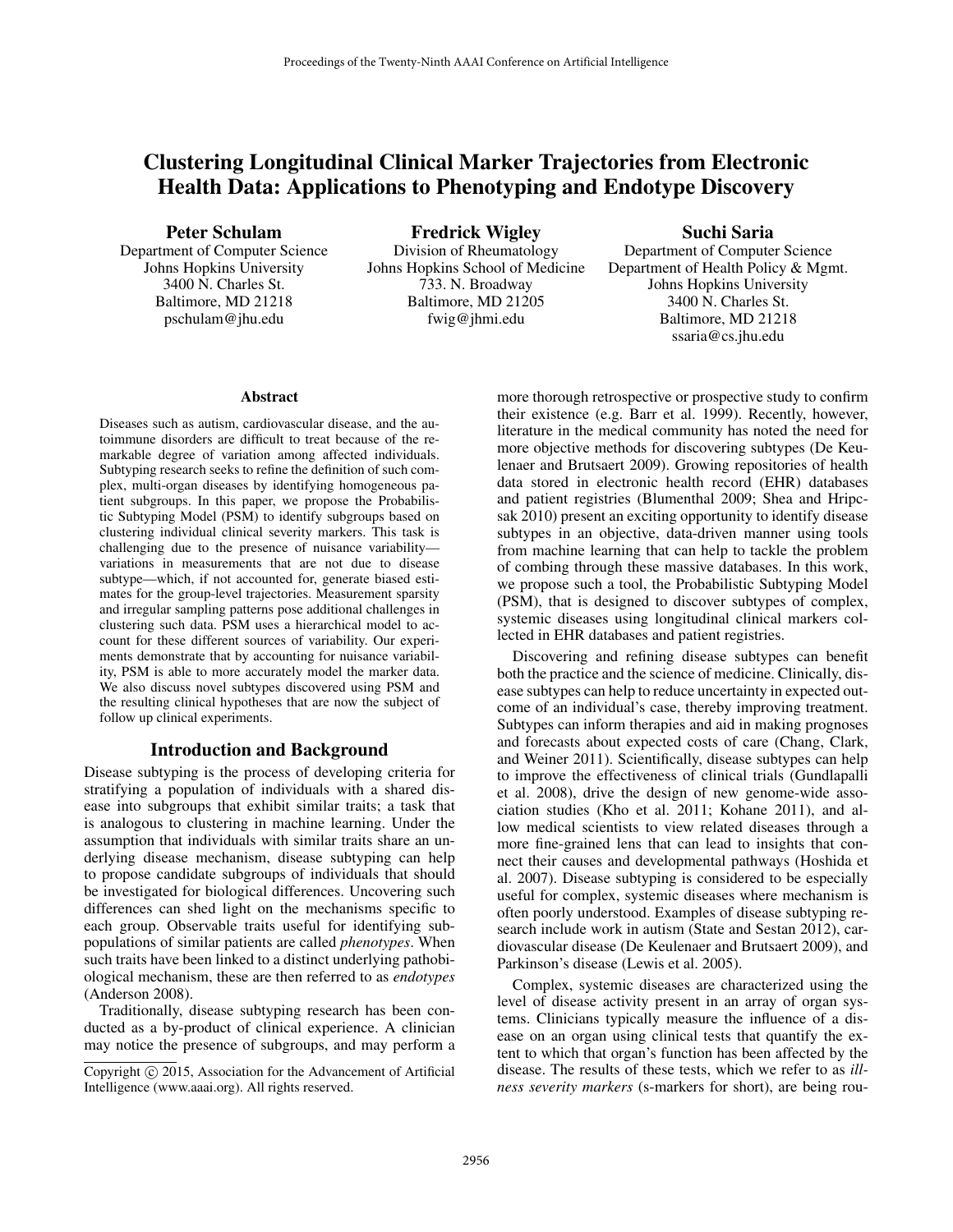tinely collected over the course of care for large numbers of patients within EHR databases and patient registries. For a single individual, the time series formed by the sequence of these s-markers can be interpreted as a *disease activity trajectory*. Operating under the hypothesis that individuals with similar disease activity trajectories are more likely to share mechanism, our goal in this work is to cluster individuals according to their longitudinal clinical marker data and learn the associated *prototypical disease activity trajectories* (i.e. a continuous-time curve characterizing the expected smarker values over time) for each subtype.

The s-marker trajectories recorded in EHR databases are influenced by factors such as age and co-existing conditions that are unrelated to the underlying disease mechanism (Lötvall et al. 2011). We call the effects of these additional factors *nuisance variability*. In order to correctly cluster individuals and uncover disease subtypes that are likely candidates for endotyping (Lötvall et al. 2011), it is important to model and explain away nuisance variability. In this work, we account for nuisance variability in the following ways. First, we use a population-level regression on to observed covariates—such as demographic characteristics or co-existing conditions—to account for variability in s-marker values across individuals. For example, lung function as measured by the forced expiratory volume (FEV) test is well-known to be worse in smokers than in non-smokers (Camilli et al. 1987). Second, we use individual-specific parameters to account for variability across individuals that is not predicted using the observed covariates. This form of variability may last throughout the course of an individual's disease (e.g. the individual may have an unusually weak respiratory system) or may be episodic (e.g. periods during which an individual is recovering from a cold). Finally, the subtypes' prototypical disease activity trajectories must be inferred from measurement sequences that vary widely between individuals in the time-stamp of the first measurement, the duration between consecutive measurements, and the time-stamp of the last measurement. After accounting for nuisance variability, our goal is to cluster the time series formed by the residual activity. We hypothesize that differences across such clusters are more likely candidates for endotype investigations.

A large body of work has focused on identifying subtypes using genetic data (e.g. Chen et al. 2011). Enabled by the increasing availability of EHRs, researchers have also recently started to leverage clinical markers to conduct subtype investigations. Chen et al. 2007 use the clinarray—a vector containing summary statistics of all available clinical markers for an individual—to discover distinct phenotypes among patients with similar diseases. The clinarray summarizes longitudinal clinical markers using a single statistic, which ignores the pattern of progression over time. More recently, Ho et al. have used tensor factorization as an alternative approach to summarizing high-dimensional vectors created from EHRs (Ho, Ghosh, and Sun 2014). Others have used cross-sectional data to piece together disease progressions (e.g. Ross and Dy 2013), but do not model longitudinal data. Another approach to phenotyping using time series data, often applied in the acute care setting, is to segment

an individual's time series into windows in order to discover transient traits that are expressed over shorter durations minutes, hours, or days. For example, Saria et al. propose a probabilistic framework for discovering traits from physiologic time series that have similar shape characteristics (Saria, Duchi, and Koller 2011) or dynamics characteristics (Saria, Koller, and Penn 2010). Lasko et al. use deep learning to induce an over-complete dictionary in order to define traits observed in shorter segments of clinical markers (Lasko, Denny, and Levy 2013).

Beyond s-markers, others have used ICD-9 codes—codes indicating the presence or absence of a condition—to study comorbidity patterns over time among patients with a shared disease (e.g. Doshi-Velez, Ge, and Kohane 2014). ICD-9 codes are further removed from the biological processes measured by quantitative tests. Moreover, the notion of disease severity is more difficult to infer from codes.

Latent class mixed models (LCMMs) are a family of methods designed to discover subgroup structure in longitudinal datasets using fixed and random effects (e.g., Muthén and Shedden 1999, McCulloch et al. 2002, and Nagin and Odgers 2010). Random effects are typically used in linear models where an individual's coefficients may be probabilistically perturbed from the group's, which alters the model's fit to the individual over the entire observation period. Modeling s-marker data for chronic diseases where data are collected over tens of years requires accounting for additional influences such as those due to transient disease activity. The task of modeling variability between related time series has been explored in other contexts (e.g. Listgarten et al. 2006 and Fox et al. 2011). These typically assume regularly sampled time series and model properties that are different from those in our application.

Work in the machine learning literature has also looked at relaxing the assumption of regularly sampled data. Marlin et al. cluster irregular clinical time series from in-hospital patients to improve mortality prediction using Gaussian process priors that allow unobserved measurements to be marginalized (Marlin et al. 2012). Lasko et al. also address irregular measurements by using MAP estimates of Gaussian processes to impute sparse time series (Lasko, Denny, and Levy 2013).

In this paper, we propose the Probabilistic Subtyping Model (PSM), a novel model for discovering disease subtypes and associated prototypical disease activity trajectories using observational data that is routinely collected in electronic health records (EHRs). In particular, our model is geared towards identifying homogeneous patient subgroups from s-marker data for chronic diseases, and is particularly useful for characterizing complex, systemic diseases that are often poorly understood. Towards this end, PSM uncovers subtypes and their prototypical disease activity trajectories, while explaining away variability unrelated to disease subtyping; namely (1) covariate-dependent nuisance variability, (2) individual-specific long-term nuisance variability, and (3) individual-specific short-term nuisance variability. In addition, PSM is able to infer these prototypical trajectories using clinical time series that vary with respect to their endpoints and sampling patterns, which is common in observa-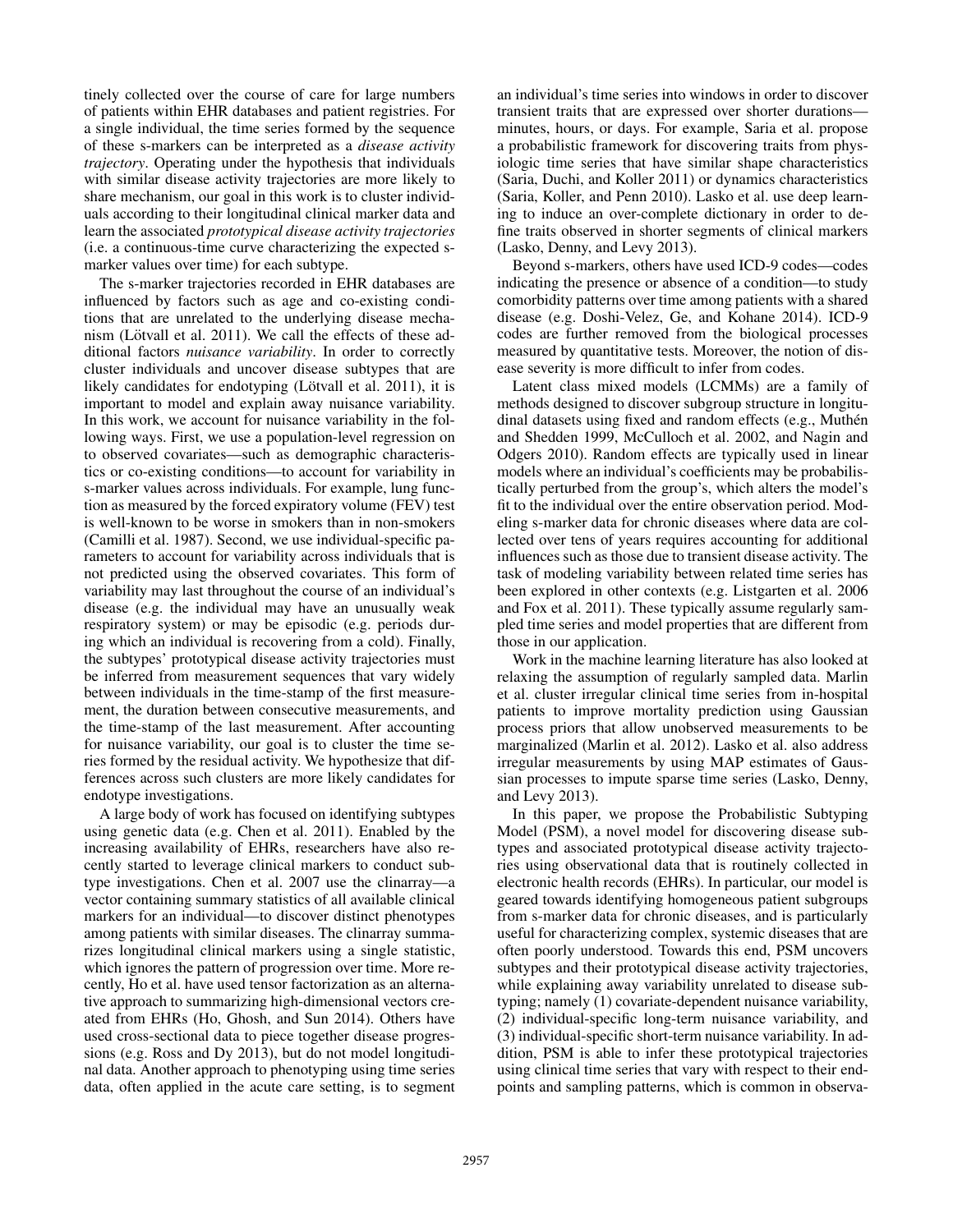

Figure 1: Graphical model for PSM.

tional EHR data. To evaluate PSM, we use real and simulated data to demonstrate that, by accounting for these levels of nuisance variability, PSM is able to both accurately predict s-markers and accurately recover prototypical disease activity trajectories. Finally, we discuss novel subtypes discovered using PSM.

## Probabilistic Subtyping Model

We define a generative model for a collection of M individuals with associated s-marker sequences. For each individual i, the s-marker sequence has  $N_i$  measurement times and values, which are denoted as  $\vec{t}_i \in \mathbb{R}^{N_i}$  and  $\vec{y}_i \in \mathbb{R}^{N_i}$  respectively. In addition to the measurement times and values, each individual is assumed to have a vector of  $d$  covariates  $\vec{x}_i \in \mathbb{R}^d$ . The s-marker values  $\vec{y}_{1:M}$  are random variables, and we assume that  $\vec{t}_{1:M}$  and  $\vec{x}_{1:M}$  are fixed and known. The major conceptual pieces of the model are the subtype mixture model, covariate-dependent nuisance variability, individual-specific long-term nuisance variability, and individual-specific short-term nuisance variability. We describe each of these pieces in turn. The graphical model in Figure 1 shows the relevant hyperparameters, random variables, and dependencies.

Subtype mixture model. Each individual is assumed to belong to one of G latent groups (representing a disease subtype). The random variable  $z_i \in \{1, \ldots, G\}$  encodes subtype membership, and is drawn from a multinomial distribution with probability vector  $\pi_{1:G}$ . The probabilities  $\pi_{1:G}$ are modeled as a Dirichlet random variable with symmetric concentration parameter  $\alpha$ . Formally, we have:

$$
p(\pi_{1:G}) = \text{Dir}(\pi_{1:G}; \alpha)
$$
\n(1)

$$
p(z_i|\pi_{1:G}) = \text{Mult}(z_i;\pi_{1:G}).
$$
 (2)

 $p(z_i|\pi_{1:G}) = \text{Mult}(z_i; \pi_{1:G})$ . (2)<br>We model each of the subtype prototypical disease activity trajectories using B-splines. The P B-spline basis function values at times  $\vec{t}$  are arranged into columns of a feature matrix  $\phi(\vec{t}) = [\phi_1(\vec{t}), \dots, \phi_P(\vec{t})]$ , and the prototypical disease activity trajectory for each subtype *a* is parameterdisease activity trajectory for each subtype  $g$  is parameterized by a coefficient vector  $\vec{\beta}_g$ . The coefficients  $\vec{\beta}_g$  are modeled as vectors drawn from a multivariate normal distribution:

$$
p\left(\vec{\beta}_g\right) = \mathcal{N}\left(\vec{\beta}_g; \vec{\mu}_\beta, \Sigma_\beta\right). \tag{3}
$$

Covariate-dependent nuisance variability. When one or more covariates are available that are known to influence clinical test results, but are posited to be unrelated to the task of discovering underlying disease mechanisms, the influences can be accounted for using covariate-dependent effects. For example, smoking status can partially explain why an individual's forced expiratory volume declines more rapidly, or African American race may be associated with especially severe scleroderma-related skin fibrosis. By fitting a standard mixture of B-splines to s-marker data directly, the subtype random variable  $z_i$  may incorrectly capture correlations among groups of individuals with similar covariates. By including covariate-dependent effects, these correlations are removed, thereby freeing the subtype mixture model to capture *residual correlations* that are more likely to be due to shared underlying disease mechanism. Covariate-dependent effects are modeled using a polynomial function  $\gamma(\vec{t}) \vec{\rho}(\vec{x})$  with feature matrix  $\gamma(\vec{t})$  and coefficients  $\vec{\rho}(\vec{x})$ . We use first order polynomials (lines) with feature ma- $\vec{\rho}(\vec{x})$ . We use first order polynomials (lines) with feature matrix for times  $\vec{t}$  defined to be  $\gamma(\vec{t}) = [\vec{1}, \vec{t} - \vec{t}]$  $\left.\frac{}{\cdot}\right\}$ , where  $\overline{t}$  is the midpoint of the period over which the subtype trajectories are being modeled. The coefficients are modeled as a linear function of the individual's covariates:

$$
\vec{\rho}(\vec{x}) = \mathbf{B}\vec{x},\tag{4}
$$

where  $B \in \mathbb{R}^{2,d}$  is a loading matrix linearly linking the covariates to the intercept and slope values. Therefore, conditioned on the loading matrix *B*, individuals with similar covariates will have similar coefficients  $\vec{\rho}(\vec{x})$ . We model the rows of the loading matrix  $B_c$ .:  $c \in \{1,2\}$  as multivariate normal random variables:

$$
p\left(\boldsymbol{B}_{c,\cdot}^{\top}\right)=\mathcal{N}\left(\boldsymbol{B}_{c,\cdot}^{\top};\vec{\mu}_{B},\boldsymbol{\Sigma}_{B}\right).
$$
 (5)

Individual-specific long-term nuisance variability. An individual may express additional variability over the entire observation period beyond what is explained away using covariates. For example, an individual may have an unusually weak respiratory system and so may have a lower baseline value (intercept) than other individuals with similar covariates. This form of variability is also modeled using first order polynomials with feature matrix  $\gamma(\vec{t})$ . The coefficient vector is a multivariate normal random variable:

$$
p\left(\vec{b}_i|\mathbf{B},\vec{x}_i\right) = \mathcal{N}\left(\vec{b}_i;0,\Sigma_b\right). \tag{6}
$$

Individual-specific short-term nuisance variability. Finally, an individual may experience episodic disease activity that only affects a handful of measurements within a small time window. For example, there may be periods during which an individual is recovering from a cold, which temporarily weakens his or her respiratory system and causes FEV to become depressed over a short period of time. We model these transient deviations nonparametrically using a Gaussian process with mean 0 and a squared exponential covariance function with hyperparameters  $a$  and  $\ell$ :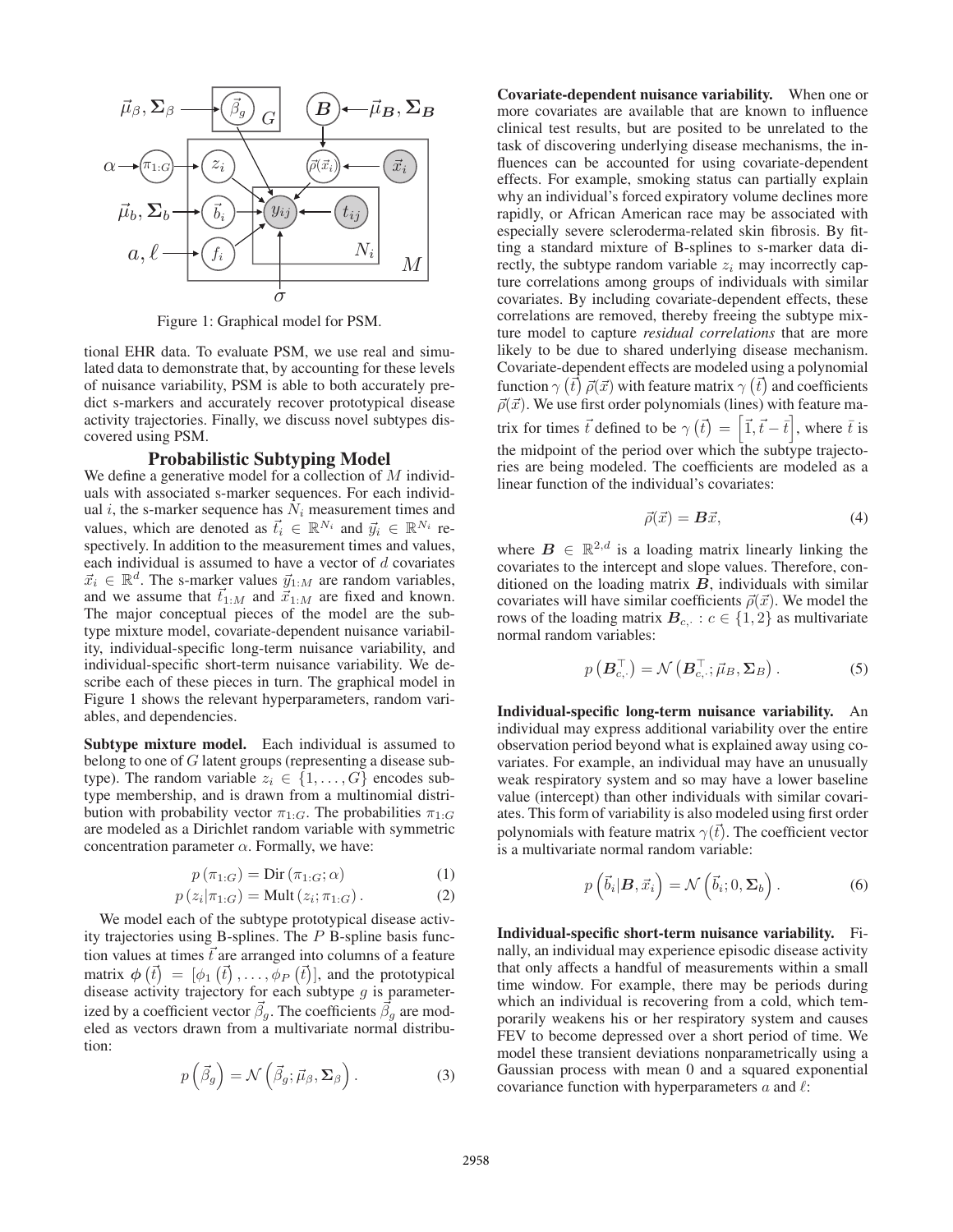$$
p(f_i) = \text{GP}(f_i; 0, k(\cdot, \cdot))
$$
\n(7)

$$
k(t_1, t_2) = a^2 \exp\left\{-\frac{(t_1 - t_2)^2}{2\ell^2}\right\}.
$$
 (8)

When treatments exist that can alter long-term course, and the points at which they are administered vary widely across individuals, treatments become additional sources of nuisance variability. In scleroderma, our disease of interest, and many other systemic diseases, no drugs known to modify the long-term course of the disease exist, and, therefore, we do not tackle this issue. Moreover, treatments are challenging to fully account for, and subtyping studies that do so often focus on data from practices that follow a similar treatment protocol so that variability due to treatment is controlled.

Collapsed likelihood. Conditioned on these four components, an individual's s-marker sequence is modeled as a spherical multivariate normal with standard deviation  $\sigma$ :

$$
p\left(\vec{y}_i|z_i,\vec{b}_i,f_i,\vec{\beta}_{1:G},\vec{t}_i\right) \tag{9}
$$
  
=  $\mathcal{N}\left(\vec{y}_i;\phi\left(\vec{t}_i\right)\vec{\beta}_{z_i}+\gamma\left(\vec{t}_i\right)\left(\boldsymbol{B}\vec{x}_i+\vec{b}_i\right)+f_i\left(\vec{t}_i\right),\sigma^2\boldsymbol{I}\right).$ 

Assuming independence between all individuals conditioned on the model parameters  $\vec{\beta}_{1:G}$ ,  $\pi_{1:G}$ , and *B*, the complete likelihood is:

$$
\prod_{i=1}^{M} p(z_i | \pi_{1:G}) p(\vec{b}_i) p(f_i) p(\vec{y}_i | z_i, \vec{b}_i, f_i, \vec{\beta}_{1:G}, \vec{t}_i).
$$

By marginalizing over the latent variables  $z_i$ ,  $b_i$ , and  $f_i$ , the likelihood for each individual can be written as a mixture of multivariate normals:

$$
p\left(\vec{y}_i|\vec{\beta}_{1:G}, \pi_{1:G}, \boldsymbol{B}, \vec{t}_i, \vec{x}_i\right) = \mathbb{E}_{z_i}\left[\mathcal{N}\left(\vec{\mu}_i^{(z_i)}, \boldsymbol{\Sigma}_i\right)\right],
$$

where

$$
\vec{\mu}_{i}^{(z_i)} = \phi\left(\vec{t}_i\right) \vec{\beta}_{z_i} + \gamma\left(\vec{t}_i\right) \mathbf{B} \vec{x}_i
$$
\n
$$
\Sigma_i = \sigma^2 \mathbf{I} + k(\vec{t}_i, \vec{t}_i) + \gamma\left(\vec{t}_i\right) \Sigma_b \gamma\left(\vec{t}_i\right)^\top.
$$
\nThe final joint distribution becomes:

$$
\underbrace{\prod_{i=1}^{M} p\left(\vec{y}_{i} | \vec{\beta}_{1:G}, \pi_{1:G}, \mathbf{B}, \vec{t}_{i}, \vec{x}_{i}\right)}_{\text{likelihood}} p\left(\pi_{1:G}\right) \underbrace{\prod_{g=1}^{G} p\left(\vec{\beta}_{g}\right) p\left(\mathbf{B}\right)}_{\text{prior}}.
$$
\n(10)

## Learning

We want to learn the parameters  $\mathbf{\Theta} = \left\{ \vec{\beta}_{1:G}, \pi_{1:G}, \mathbf{B} \right\}$  and the hyperparameters  $\{a, \ell, \sigma\}$ . Conditioned on choices for the hyperparameters, we will compute MAP estimates of **Θ** by optimizing the log of the joint distribution in Equation 10 with respect to **Θ**. The likelihood is a product of sums, which makes direct optimization difficult. We will instead use the EM algorithm to maximize the sum of the log prior and the expected complete-data log likelihood. To choose  $\{a, \ell, \sigma\}$ , we use a grid search, often shown to work well in low dimensions (e.g. Bardenet, Kégl, and others 2010).

**Expectation Step** Conditioned on estimates of  $\vec{\beta}_{1:G}, \pi_{1:G}$ , and  $\bm{B}$  at time  $\tau$ , the posterior distribution over  $z_i$  for each individual is:

$$
q_i(z_i) = p\left(z_i|\vec{y}_i, \vec{\beta}_{1:G}, \pi_{1:G}, \mathbf{B}, \vec{t}_i, \vec{x}_i\right)
$$
  
= 
$$
\frac{1}{Z_i}p(z_i) \mathcal{N}\left(\vec{\mu}_i^{(z_i)}, \Sigma_i\right),
$$
 (11)

where  $Z_i$  is the normalizing constant of the multinomial.

Maximization Step Using the posterior distribution computed with parameters  $\Theta^{\tau}$ , the expected complete-data log likelihood for a single individual as a function of the parameters at step  $\tau + 1$  is:

$$
L_i(\mathbf{\Theta}^{\tau+1}|\mathbf{\Theta}^{\tau}) = \qquad (12)
$$
  
\n
$$
\mathbb{E}_{q_i} \left[ \log p\left(z_i|\pi_{1:G}^{\tau+1}\right) \right] +
$$
  
\n
$$
\mathbb{E}_{q_i} \left[ \log p\left(\vec{y}_i|z_i, \vec{\beta}_{1:G}^{\tau+1}, \mathbf{B}^{\tau+1}, \vec{t}_i, \vec{x}_i \right) \right].
$$

The expected complete-data log likelihood and log priors on the parameters then form the objective of the maximization step:

$$
Q(\mathbf{\Theta}^{\tau+1}|\mathbf{\Theta}^{\tau}) = \sum_{i=1}^{M} L_i(\mathbf{\Theta}^{\tau+1}|\mathbf{\Theta}^{\tau}) + \dots
$$
 (13)  

$$
\log p(\pi_{1:G}^{\tau+1}) + \sum_{g=1}^{G} \log p(\vec{\beta}_g^{\tau+1}) + \log p(\mathbf{\Theta}^{\tau+1}),
$$

which we optimize with respect to  $\Theta^{\tau+1}$  to obtain the next set of parameter estimates. We begin by maximizing with respect to  $\pi_{1:G}$ . Dropping terms that do not include  $\pi_{1:G}$  from Equation 13, we find that the objective is maximized using the standard Dirichlet-multinomial posterior estimates. We use a block coordinate ascent algorithm to maximize the objective with respect to  $\beta_{1:G}$  and *B*. We break the parameters into  $G+2$  blocks; one block for each of the subtype-specific coefficients  $\beta_q$  and one block for each row of *B*. Each block appears in a quadratic term in the likelihood of each patient, and so it is easy to see that holding all other blocks fixed, the coordinate ascent step can be maximized exactly. We cycle through the block updates until the value of Equation 13 converges, and iterate over the EM updates until the joint shown in Equation 10 converges. The updates for each of the parameters  $\pi_{1:G}, \vec{\beta}_{1:G}$ , and *B* are listed in Section A1 of the supplementary material. $<sup>1</sup>$ </sup>

Scalability PSM is designed to aid in the subtype discovery process when large electronic health databases are available for analysis. Thus, the scalability of the learning algorithm is a natural concern. The primary computational bottleneck of the PSM learning procedure is the E-step, which may be expensive due to (1) the number of individuals in the analysis, or (2) the inversion of the individual covariance

<sup>&</sup>lt;sup>1</sup>www.cs.jhu.edu/~ssaria/psm\_supp.pdf.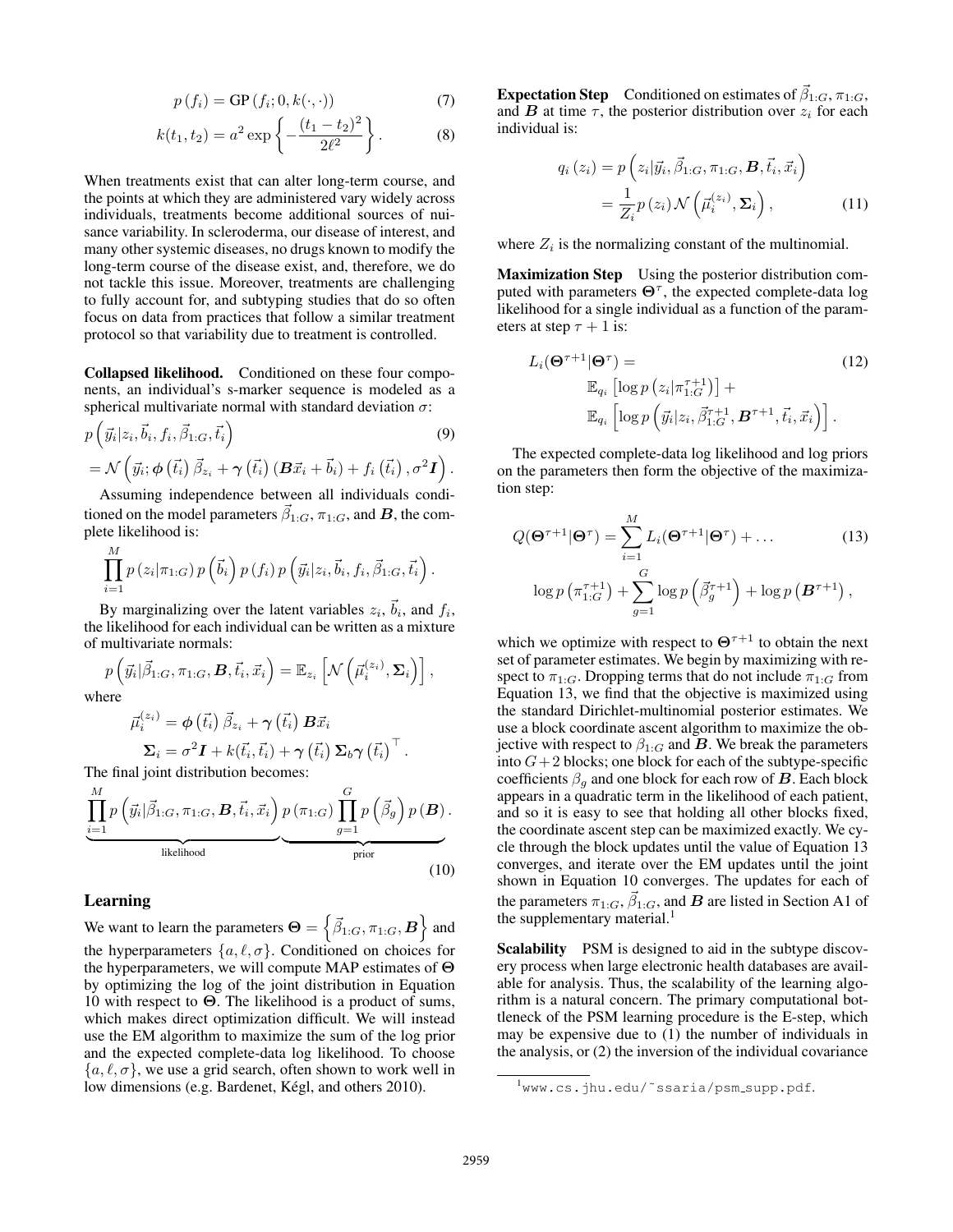matrices  $\Sigma_i$  (e.g., in Equation 11). The computational complexity due to large  $M$  can be offset by parallelizing the Estep because the individual-specific latent variables are conditionally independent given  $\Theta$ . Inversion of  $\Sigma_i$  has computational complexity  $\mathcal{O}(N_i^3)$ . Because we study disease activity over the course of 10-20 years and because visit rates tivity over the course of 10-20 years and because visit rates typically do not exceed 12 per year, the number of measurements  $N_i$  is typically on the order of 100-200 measurements. Inversion of  $\Sigma_i$  is therefore inexpensive.

## Inference

To obtain a posterior prediction of an individual's disease activity trajectory, a subtype is first chosen using the most likely value of  $z_i$  under the distribution in Equation 11. Conditioned on subtype membership, we estimate  $\vec{b}_i$  and  $f_i$  by first conditioning on  $f_i = 0$ , and computing the MAP estimate of  $\vec{b}_i$ . From Figure 1, it is clear that after conditioning on  $z_i$ ,  $f_i$  and  $\Theta$ , the joint distribution over  $\vec{b}_i$  and  $\vec{y}_i$  is a linear Gaussian system. We can therefore use standard equations to obtain the MAP estimate of  $\vec{b}_i$ :

$$
\vec{b}_{i} = \Sigma_{\vec{b}_{i}} \left( \sigma^{-2} \gamma \left( \vec{t}_{i} \right)^{\top} \vec{y}_{i}^{(\vec{b}_{i} | z_{i})} + \Sigma_{b}^{-1} \vec{\mu}_{b} \right), \text{ where}
$$
\n
$$
\Sigma_{\vec{b}_{i}} = \left( \sigma^{-1} \gamma \left( \vec{t}_{i} \right)^{\top} \gamma \left( \vec{t}_{i} \right) + \Sigma_{b}^{-1} \right)^{-1}
$$
\n
$$
\vec{y}_{i}^{(\vec{b}_{i} | z_{i})} = \vec{y}_{i} - \phi \left( \vec{t}_{i} \right) \vec{\beta}_{z_{i}} - \gamma \left( \vec{t}_{i} \right) \mathbf{B} \vec{x}_{i}.
$$

We choose to temporarily condition on  $f_i = 0$  in order to use the long-term variability to explain as much of the individual variation as possible. This encodes our preference for a parsimonious posterior prediction that uses the simpler long-term variability before relying on the more complex Gaussian process.

Finally, conditioned on  $z_i$  and  $\overline{b}_i$ , the individual's short term variation is defined at time  $t^*$  to be

$$
f_i(t^*) = k(t^*, \vec{t}_i) \left( k(\vec{t}_i, \vec{t}_i) + \sigma^2 \mathbf{I} \right)^{-1} \vec{y}_i^{(f_i | \vec{b}_i, z_i)}, \text{ where}
$$
  

$$
\vec{y}_i^{(f_i | \vec{b}_i, z_i)} = \vec{y}_i - \phi \left( \vec{t}_i \right) \vec{\beta}_{z_i} - \gamma \left( \vec{t}_i \right) \mathbf{B} \vec{x}_i - \gamma \left( \vec{t}_i \right) \vec{b}_i.
$$

This is simply the MAP prediction of a Gaussian process. A new measurement  $y^*$  taken at time  $t^*$  is then predicted to be:

$$
y^* = \underbrace{\phi(t^*) \vec{\beta}_{z_i}}_{\text{subtype}} + \underbrace{\gamma(t^*) \mathbf{B} \vec{x}_i}_{\text{covariate}} + \underbrace{\gamma(t^*) \vec{b}_i}_{\text{long-term}} + \underbrace{f_i(t^*)}_{\text{short-term}}.
$$
 (14)

It is also useful to characterize posterior uncertainty in prototypical trajectory estimates when drawing qualitative inferences from the model. Estimates of posterior uncertainty are described in Section A2 of the supplement.

## Experiments

The purpose of PSM is to discover subtypes, useful for tasks such as developing tailored treatment plans and advancing understanding of underlying disease mechanisms. Exploratory clustering method evaluations are two-fold. From a quantitative perspective, we want to measure the model's fit to data. From a qualitative standpoint, we want to judge the insights that the model conveys. Consequently, we assess the merit of PSM using two experiments. First, we investigate PSM's ability to predict unobserved s-marker measurements. In the absence of ground-truth subtypes that we can use to compute a cluster-based metric, we instead measure the generalizability of PSM by evaluating posterior predictions of held-out s-marker observations.<sup>2</sup> Our second experiment involves qualitative analyses of the subtypes discovered by PSM. We evaluate the clinical merit of the prototypical disease activity trajectories discovered, and discuss follow-up clinical investigations that have stemmed from our results.

# Scleroderma S-markers

Scleroderma is a multi-system autoimmune disease resulting in insults that include damage to the skin, pulmonary system, and circulatory system. For our experiments we choose four datasets, each containing the s-marker corresponding to one of the major organ systems implicated in scleroderma. *Total skin score* (TSS) scores the thickness of the skin, which is used as a surrogate measure for the degree of fibrosis. An increased TSS indicates more extensive fibrosis across the individual's body. *Percent of predicted forced vital capacity* (pFVC) measures the volume of air expelled from the lung after maximum inhalation. pFVC is a measure of restricted ventilatory defect, which may reflect the severity of interstitial lung disease (ILD). *Percent of predicted diffusing capacity* (pDLCO) measures the efficiency of oxygen diffusion from the lungs to the bloodstream. Decreases in pDLCO indicate a defect in gas exchange, which is associated with development of pulmonary arterial hypertension (PAH). Finally, *right ventricular systolic pressure* (RVSP) measures systolic pressure in the chamber of the heart that directly pumps blood through the pulmonary vasculature. Significantly increased systolic pressure suggests an increased risk of heart failure due to pulmonary arterial hypertension. We focus here on the analysis of subtypes for each of the complications individually. If subtypes exist, then a natural followup is to identify whether a common mechanism might jointly influence trajectories for two or more organ systems, but this relies on first developing an understanding of the individual s-markers; the focus of our analyses below.

## Unobserved S-marker Prediction

Our first experiment evaluates the accuracy of s-marker value predictions at unobserved times for models that incorporate different types of nuisance variability. The first model includes covariate effects and group/subtype effects (C+G). The covariates provided to us were gender, African American race, and age at disease onset, which are wellknown risk factors for severity in scleroderma (Varga, Denton, and Wigley 2012). The second model uses individual-

<sup>&</sup>lt;sup>2</sup>Alternatively, one may use held-out data log-likelihood, but we choose predictive accuracy because the task of prediction is natural in the clinical setting and it is therefore easier to interpret the significance of the results.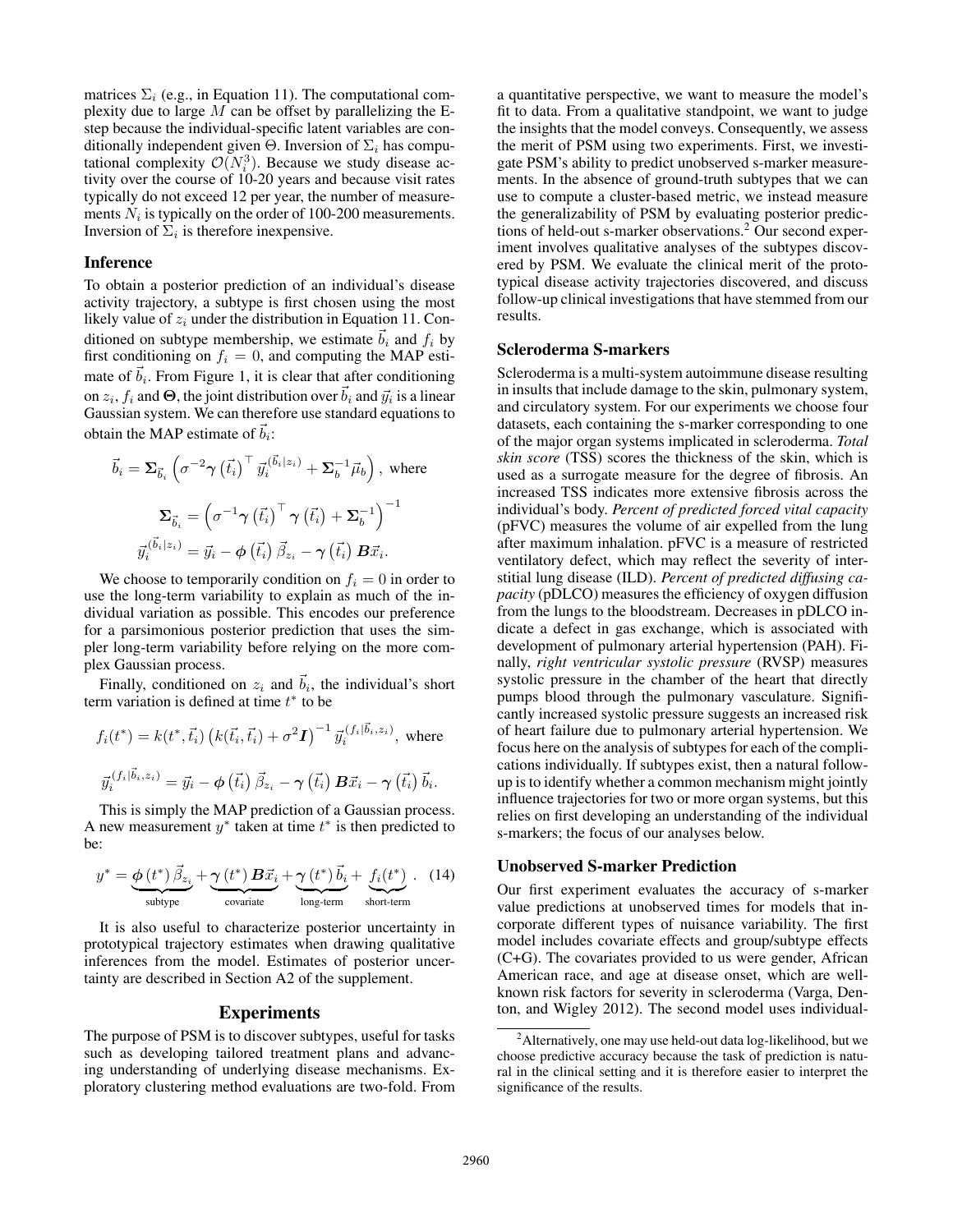

Figure 2: Example model fits to individual pFVC trajectories. Samples from four subtype candidates are displayed; one subtype per 4 by 2 block of individuals. Solid lines show full model fit (computed using Equation 14). Dots show observed pFVC values. Solid lines at the top of each block show the prototypical s-marker trajectory for that subtype.

specific long-term effects in addition to covariate and group effects (C+G+L). Finally, PSM uses covariate, group, longterm, and short-term effects.

To choose the number of groups  $G$  for each model, we use BIC as follows: we randomly generate five folds of the data by subsampling 75% of the individuals without replacement. For each model and for each choice of G, we compute the average BIC across the five folds and choose the number of clusters that results in the largest sequential drop in BIC (i.e. we search for the "elbow").

For each model, we use  $P = 5$  bases and non-informative<br>lors for the parameters:  $\alpha = 2$ ,  $\vec{u}_e = \vec{u}_v = 0$ , and priors for the parameters;  $\alpha = 2$ ,  $\vec{\mu}_{\beta} = \vec{\mu}_{B} = 0$ , and  $\Sigma_{\beta}$  =  $\Sigma_{B}$  = diag(1 × 10<sup>5</sup>). The prior variance on  $\vec{b}_i$ was kept relatively small to limit the amount of variability that could be explained using long-term individual effects:  $\Sigma_b = \text{diag}(v_b)$  where  $v_b$  was swept along the log-10 scale from  $\{-1,\ldots,-5\}$ . Similarly, to limit the amount of variability explained by the Gaussian process, the GP hyperparameters  $\{a, \ell, \sigma\}$  were each swept from  $\{1, \ldots, 5\}$ . Years since first scleroderma related symptom was used to align each individual on the time axis. We truncate time at 15 years following the first scleroderma related symptom. An individual was included in the experiment if there were at least 4 measurements available. We used 1,011, 1,177, 1,114, and 504 individuals for TSS, pFVC, pDLCO, and RVSP respectively. Within this subset of individuals, the average number of measurements for each s-marker over the 15 year period is: 9.1 for TSS, 8.6 for pFVC, 8.3 for pDLCO, and 6.0 for RVSP. The average time in years between observed measurements for each s-marker is: 0.9 for TSS, 0.9 for pFVC, 1.0 for pDLCO, and 1.3 for RVSP.

To estimate prediction error, we split the individual trajec-

tories into 10 groups and use 10-fold cross validation. PSM is trained on nine of the ten folds, and predictions are made for the tenth fold as follows. We select four s-marker observations from each held-out trajectory and assign each to a point-level fold. For each of the point-level folds, we condition on the remaining s-marker observations and use the MAP estimates of the held-out observations as our predictions. We compute root mean squared error (RMSE) for each point-level fold across the trajectory-level folds, and finally compute the mean RMSE and standard errors across pointlevel folds.

The prediction results and standard errors are displayed in Table 1. We see that PSM significantly outperforms the alternative models for TSS, pFVC, and RVSP. Although an improvement is demonstrated for pDLCO, the difference is not statistically significant. Figure 2 displays model fits to individual trajectories sampled from four of the discovered candidate subtypes (one subtype per 4 by 2 block of individuals) for the pFVC s-marker. Note that blocks display overall similar behavior, but that long-term and short-term variability tailor predictions for each individual using the observed markers.

| S-marker    | $C + G$          | $C+G+L$          | <b>PSM</b>        |
|-------------|------------------|------------------|-------------------|
| <b>TSS</b>  | $5.32 + 0.18$    | $5.41 + 0.07$    | $*4.43 + 0.14$    |
| pFVC        | $9.27 + 0.49$    | $9.34 + 0.46$    | $*7.69 + 0.39$    |
| pDLCO       | $15.03 + 1.82$   | $15.13 + 1.93$   | $14.08 + 1.77$    |
| <b>RVSP</b> | $12.21 \pm 0.50$ | $12.11 \pm 0.44$ | $*10.89 \pm 0.27$ |

Table 1: RMSE with standard errors for s-marker prediction. Bold shows best performance on s-marker;  $*$  shows statistical significance ( $p \leq 0.05$ ).

Simulated Data Trajectory Estimate Accuracy Another natural question is whether modeling these sources of vari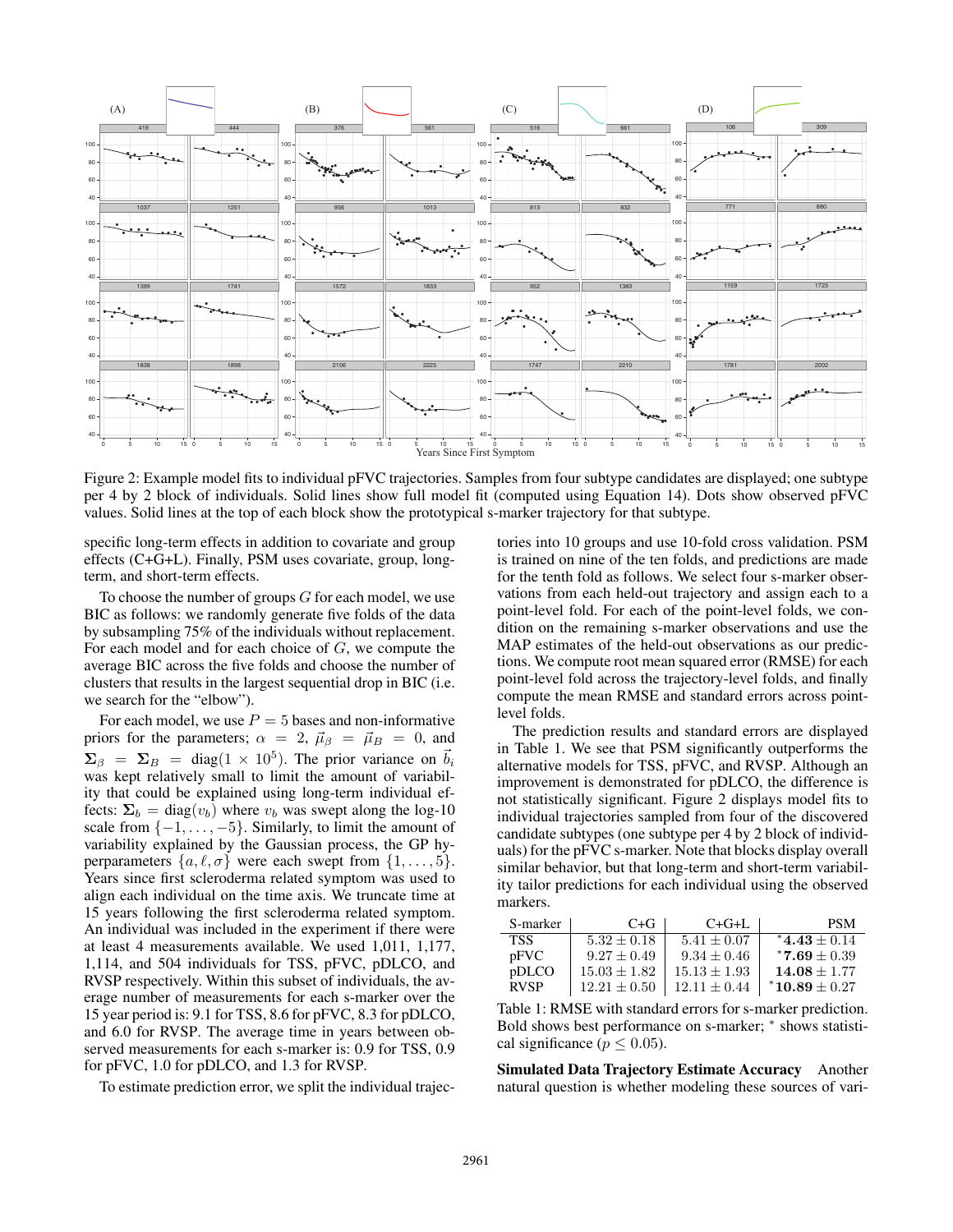ability reduces bias in our estimates of the prototypical trajectories. In other words, do the individual deviations cancel out so that PSM offers no benefit over less expressive models like C+G? For this, we turn to simulated data and investigate whether PSM recovers prototypical trajectories more accurately than C+G and C+G+L.

The simulation model samples observation time-stamps by sampling the  $N_i$  from a Poisson distribution, and, conditioned on  $N_i$ , samples  $\vec{t}_i$  from a Gaussian mixture model. The  $\vec{y}_i$  are then sampled from a subtype mixture model with a hierarchy of individual-specific long-term, short-term, and iid noise as employed within PSM. The parameters used for the simulation are specified in Section A3 of the supplementary material. We compare the same three models used above, but do not simulate covariates and so they are not included. To measure bias, we find the alignment between estimated and true trajectories that minimizes the RMSE averaged across each estimated-true pair; to compute RMSE between two curves, we use a discrete approximation.

The iid noise  $\sigma = 0.1$  for all simulations, and the left column of Table 2 shows the amplitude  $\alpha$  of short-term individual variability and standard deviation of individual-specific intercept terms  $\sigma_b$ . Individual specific slope variance was set to  $1 \times 10^{-4}$  for all simulations.

We see that as more nuisance variability is added, PSM is able to recover less biased trajectory estimates. In Section A4 of the supplementary material, we provide plots that show example individual trajectories from these experiments and how they contribute to the bias of prototypical trajectory estimates.

| $(a, \sigma_b)$ | G               | $G+L$                      | <b>PSM</b>                 |
|-----------------|-----------------|----------------------------|----------------------------|
| (0.00, 0.10)    | $0.27 \pm 0.06$ | $*$ <b>0.04</b> $\pm$ 0.01 | $0.07 \pm 0.06$            |
| (0.00, 0.15)    | $0.34 \pm 0.05$ | $*$ <b>0.05</b> $\pm$ 0.01 | $0.09 \pm 0.06$            |
| (0.10, 0.15)    | $0.34 \pm 0.04$ | $0.11 \pm 0.05$            | $0.14 \pm 0.08$            |
| (0.15, 0.15)    | $0.34 \pm 0.05$ | $0.18 \pm 0.04$            | $*$ <b>0.13</b> $\pm$ 0.06 |
| (0.20, 0.15)    | $0.36 \pm 0.05$ | $0.25 \pm 0.07$            | $*$ <b>0.14</b> $\pm$ 0.07 |
| (0.25, 0.15)    | $0.36 \pm 0.06$ | $0.32 \pm 0.07$            | $*$ <b>0.18</b> $\pm$ 0.04 |

Table 2: Estimated trajectory RMSE and standard errors (computed over 20 replications) for simulations. Bold indicates best performance, statistical significance is indicated using  $*(p \le 0.05)$ .

# Discovered Subtypes

We now present a qualitative discussion of the discovered subtypes. For all results below, we use non-informative priors for the parameters;  $\alpha = 2$ ,  $\vec{\mu}_{\beta} = \vec{\mu}_{B} = 0$ , and  $\Sigma_{\beta}$  =  $\Sigma_{B}$  = diag(1 × 10<sup>5</sup>). The prior variance on  $\vec{b}_i$ was kept relatively small to limit the amount of variability that could be explained using long-term individual effects:  $\Sigma_b = \text{diag}(v_b)$  where  $v_b$  was swept along the log-10 scale from  $\{-1, \ldots, -5\}$ . Similarly, to limit the amount of variability explained by the Gaussian process, the GP hyperparameters  $\{a, \ell, \sigma\}$  were each swept from  $\{1, \ldots, 5\}$ .

We begin with pFVC. Figure 3A displays the clusters learned using PSM on pFVC trajectories of 1,177 individuals with  $G = 9$  (chosen using BIC), and Figure 2 displays individual trajectory fits from 4 of the 9 clusters. We first focus on the subtypes displayed in panels (A), (B), and (C)

of Figure 2. Each of these show distinct patterns of decline: individuals in (A) have a steady, linear progression, those in (B) decline quickly within the first five years and then stabilize, and those in (C) are stable for the first five to ten years and then decline rapidly. Many of these individuals have at least one measurement that drops by more than 7% from the previous observation, which is clinically considered to suggest interstitial lung disease (see, for example, Beretta et al. 2007). It is clear, however, that they display unique patterns of decline, which has raised the question of whether individuals with these different subtypes differ with respect to their antibody profiles (since scleroderma is an autoimmune disease).

We now turn to panel (D). Fibrosis in the lungs due to endstage interstitial lung disease is thought of as non-reversible damage. The individuals shown in panel (D), however, begin with inhibited pulmonary function, but slowly recover. This pattern of recovery warrants additional investigation; it is possible that in these patients, the initial insult is not due to end-stage lung disease, but rather due to other causes of restricted ventilatory defect such as inflammation. Recognizing this pattern may alter clinical management of these patients. Moreover, if it is the case that these patients all share a common comorbidity at the onset of disease, then it may suggest the presence of another subtype whose underlying mechanism triggers the comorbid condition.

Figure 3B displays the clusters learned by PSM for Total Skin Score (TSS) using  $M = 1,011$  individuals with  $G = 5$  (selected using BIC). TSS is a well-studied s-marker in scleroderma, and is used for one of the primary clinical classification criteria. Individuals with more extensive skin disease have higher TSS scores. Traditionally, skin disease in scleroderma is defined as limited (minimal involvement at the system level) or diffuse (systemic level involvement) (Varga, Denton, and Wigley 2012). Here we see five clusters: clusters 4 and 5 exhibit limited involvement, and clusters 1, 2, and 3 indicate different patterns of diffuse skin disease.

Figure 3C displays the clusters learned using PSM for pDLCO using  $M = 1,114$  individuals with  $G = 11$  (chosen using BIC). Clinicians monitor pDLCO to detect the onset of pulmonary arterial hypertension (PAH), one of the most prominent sources of mortality among patients with scleroderma. Once pDLCO is low enough, an individual will typically be screened using additional diagnostic tests (Steen and Medsger 2003). It is clear from Figure 3D, however, that there are several patterns of decline (seen in clusters 2, 8, 9, 10, and 11). Understanding whether particular patterns of pDLCO decline are more predictive of PAH may help to develop more effective clinical heuristics.

Finally, Figure 3D displays the clusters learned using PSM for RVSP using  $M = 504$  individuals with  $G = 5$ (chosen using BIC). The RVSP results are noisier than the others, which may be due to the inherent noise in the measurement process. RVSP is measured using an echocardiogram, and is inaccurate when the true underlying systolic pressure is between 30 and 45 mmHg (millimeters mercury). We note that there are two groups  $(1 \text{ and } 4)$  with stable, healthy pressures, which are presumably individuals with no serious circulatory complications. The remaining three clus-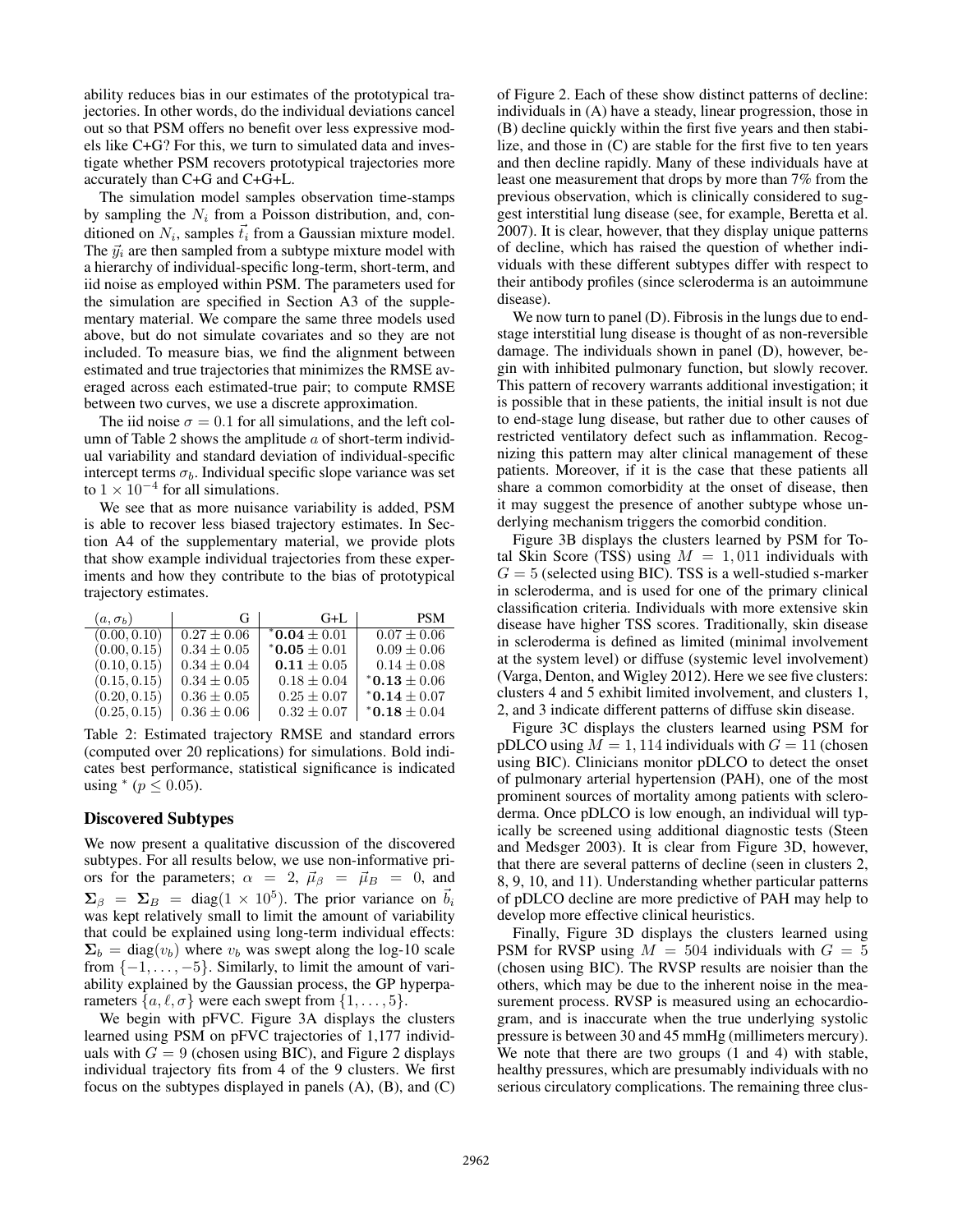

Figure 3: Discovered subtypes for all four s-markers. Panel (A) shows pFVC, panel (B) shows TSS, panel (C) shows pDLCO, and panel (D) shows RVSP. Prototypical s-marker trajectories are shown in black, and individuals sampled from the subtype are shown in color. Colored lines show the individualized s-marker trajectory, and colored points show the observed s-markers. Best viewed in color.

ters (2, 3, and 5) are more difficult to interpret because they are not associated with any known patterns of heart involvement; this may be attributable to the noisiness of the observations, or other phenomena that are as yet unknown. These remain the subject of future clinical follow up.

Joint Analysis of S-Markers We have focused our analyses using PSM on single s-marker subtypes. A natural follow-up question is whether we can infer clusters across multiple s-markers. If we are analyzing  $K$  s-marker types, then, as presented, PSM assumes the following joint distribution over s-marker sequences  $\vec{y}_i^k$  and memberships  $z_i^k$ :

$$
\prod_{k=1}^{K} p\left(\vec{y}_i^k \mid z_i^k, \Theta\right) p\left(z_i^k\right). \tag{15}
$$

We can replace the fully factored distribution over  $z_i^1, \ldots, z_i^N$  with a complete joint  $p(z_i^1, \ldots, z_i^N)$  to induce correlations across s-marker types. The posterior distribution over  $z_i^1, \ldots, z_i^K$  can be inspected to discover clusters defined over multiple s-markers.

A simpler alternative when full posterior inference over group memberships is not desired, is to represent each individual using a vector of categorical variables indicating cluster membership for each s-marker as inferred by PSM (e.g. [tss-type-1, pfvc-type-3, dlco-type-2, ...]). Then, using a distance-based clustering method, such as hierarchical agglomerative clustering (HAC), clusters across multiple smarker types can be obtained. Due to space constraints, we omit analyses of joint clusters.

#### **Discussion**

This paper presents the Probabilistic Subtyping Model, a model for clustering time series of clinical markers obtained from routine visits to identify homogeneous patient subgroups. We introduce the concept of nuisance variability—effects due to factors such as age and coexisting conditions—that affect the observed clinical test results, but are unrelated to the underlying disease mechanism. PSM introduces a framework for modeling these sources of nuisance variability to uncover disease activity subtypes that are likely candidates for endotyping.

PSM identified novel subtypes for each of the four key organ systems affected in patients with scleroderma. To identify whether these subtypes are indeed distinct disease mechanisms, our ongoing clinical experiments are investigating whether there exist molecular differences consistent with these subtypes.

PSM provides a new tool to clinicians for studying candidate subtypes, especially useful in complex, chronic diseases such as neuropsychiatric and autoimmune diseases (e.g., scleroderma is one of 80 autoimmune diseases) known to be heterogeneous and poorly understood. As electronic medical records continue to amass data from routine visits, there will be growing need for such tools to refine our characterization of what constitutes a disease.

A natural direction for follow up is to identify ways to quantify effects of variability in treatment protocols across individuals on the estimated subtypes.

Acknowledgements. This work was supported by a Google Faculty Research Award, NSF award #1418590, and a Whiting School of Engineering Centennial Fellowship.

## References

Anderson, G. P. 2008. Endotyping asthma: new insights into key pathogenic mechanisms in a complex, heterogeneous disease. *The Lancet* 372(9643):1107–1119.

Bardenet, R.; Kégl, B.; et al. 2010. Surrogating the surrogate: accelerating gaussian-process-based global optimization with a mixture cross-entropy algorithm. In *Proceedings of the 27th International Conference on Machine Learning*, 55–62.

Barr, S. G.; ZonanaNacach, A.; Magder, L. S.; and Petri, M. 1999. Patterns of disease activity in systemic lupus erythematosus. *Arthritis and Rheumatism* 42(12):2682–2688.

Beretta, L.; Caronni, M.; Raimondi, M.; Ponti, A.; Viscuso, T.; Origgi, L.; and Scorza, R. 2007. Oral cyclophosphamide improves pulmonary function in scleroderma patients with fibrosing alveolitis: experience in one centre. *Clinical rheumatology* 26(2):168–172.

Blumenthal, D. 2009. Stimulating the adoption of health